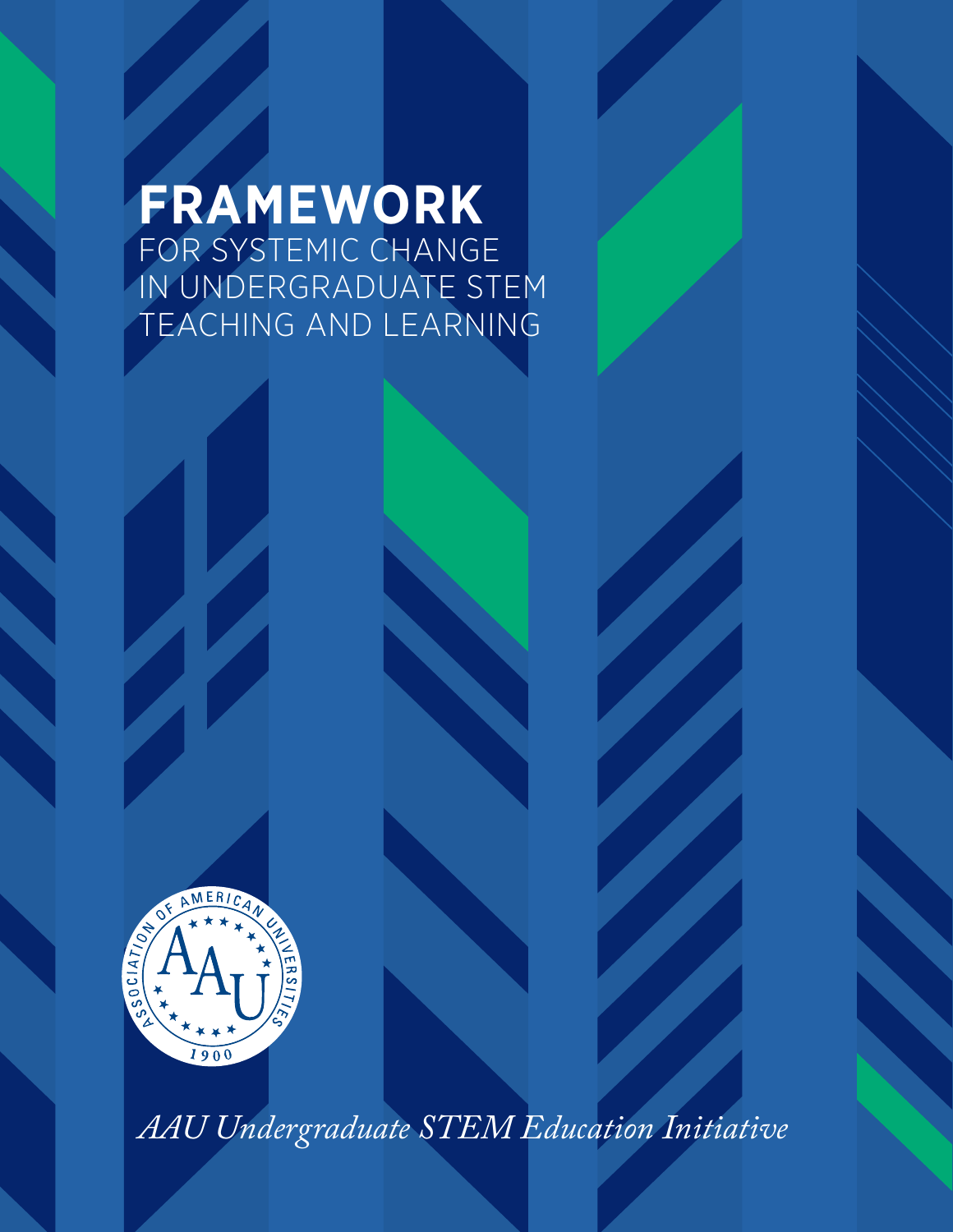The overall objective of the Association of American Universities' Undergraduate STEM Education Initiative is to influence the culture of STEM departments at AAU universities so that faculty members are encouraged to use teaching practices proven by research to be effective in engaging students in STEM education and in helping students learn.

### *The goals of AAU's Undergraduate STEM Education Initiative are to:*

- Develop an effective analytical framework for assessing and improving the quality of STEM teaching and learning;
- Support AAU STEM project sites at a subset of AAU universities to implement the framework, and develop a broader network of AAU universities committed to implementing STEM teaching and learning reforms;
- Explore means that institutions and departments can use to train, recognize, and reward faculty members who want to improve the quality of their STEM teaching;
- Work with federal research agencies to develop means of recognizing, rewarding, and promoting efforts to improve undergraduate learning; and
- Develop effective means for sharing information about promising and effective undergraduate STEM education programs, approaches, methods, and pedagogies.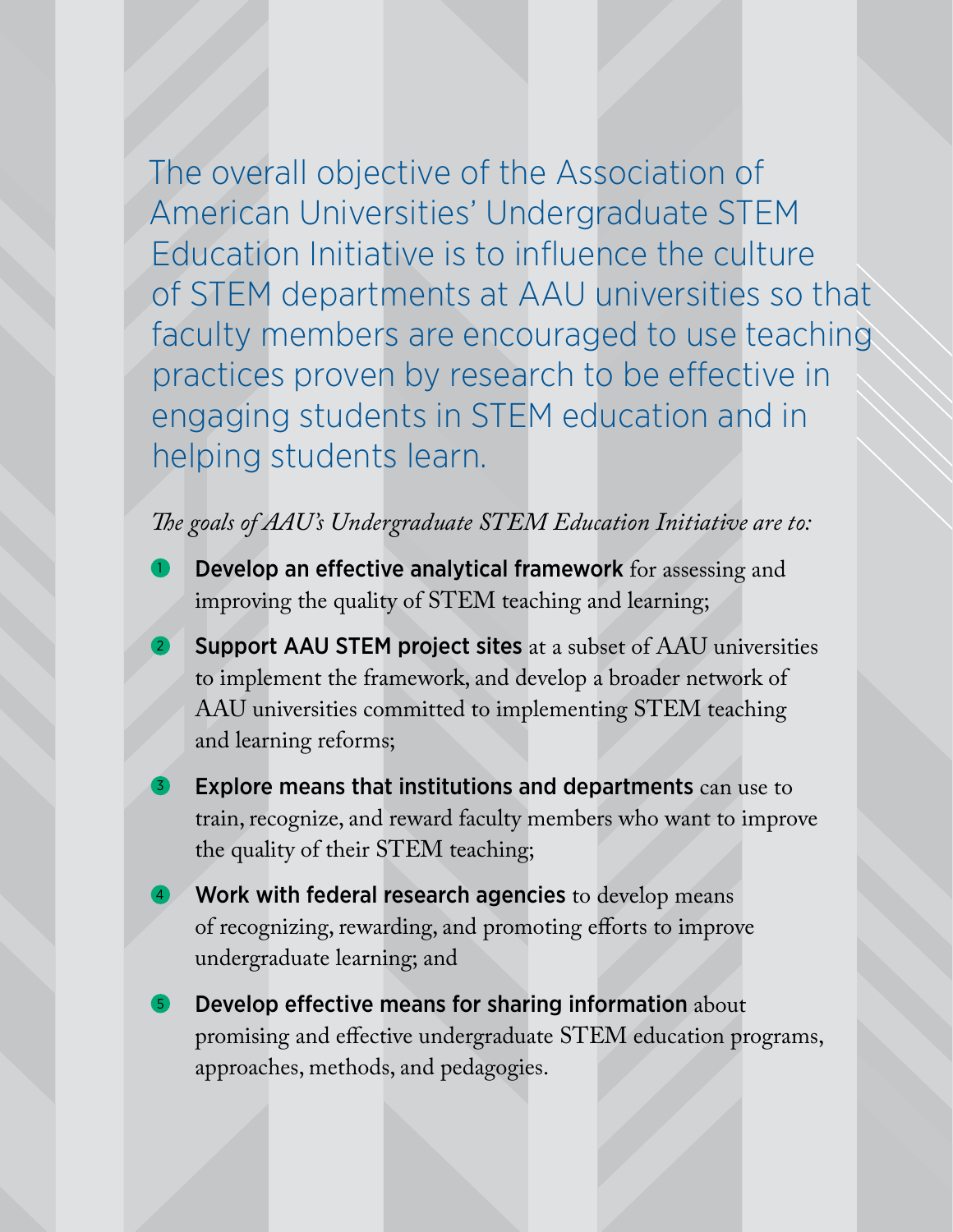

### WELCOME

*In 2011, AAU launched a five-year initiative in collaboration with our member universities to improve the quality of undergraduate teaching and learning in science, technology,* 

*engineering, and mathematics (STEM) fields. This is not another study or research project on STEM education. Instead, it is an effort based on overwhelming existing research to influence the culture of STEM departments at AAU universities so that faculty members are encouraged to use student-centered, evidence-based, active learning pedagogy in their classes, particularly at the first-year and sophomore levels.*

*In recent years, researchers, many of them at AAU universities, have learned a great deal about the most effective methods of teaching specific STEM subjects. Several AAU universities are already leading the way in implementing the results of this research. But change needs to happen more broadly. There is an urgent need to address the*  institutional and cultural barriers that keep faculty members from adopting the best *teaching practices in their classrooms.* 

*The Framework for Systemic Change to STEM Teaching and Learning, which AAU universities helped to develop, provides a set of key elements that need to be addressed in order to bring about the broad-based and sustained reform we seek.* 



Hunter R. Rawlings III PRESIDENT, ASSOCIATION OF AMERICAN UNIVERSITIES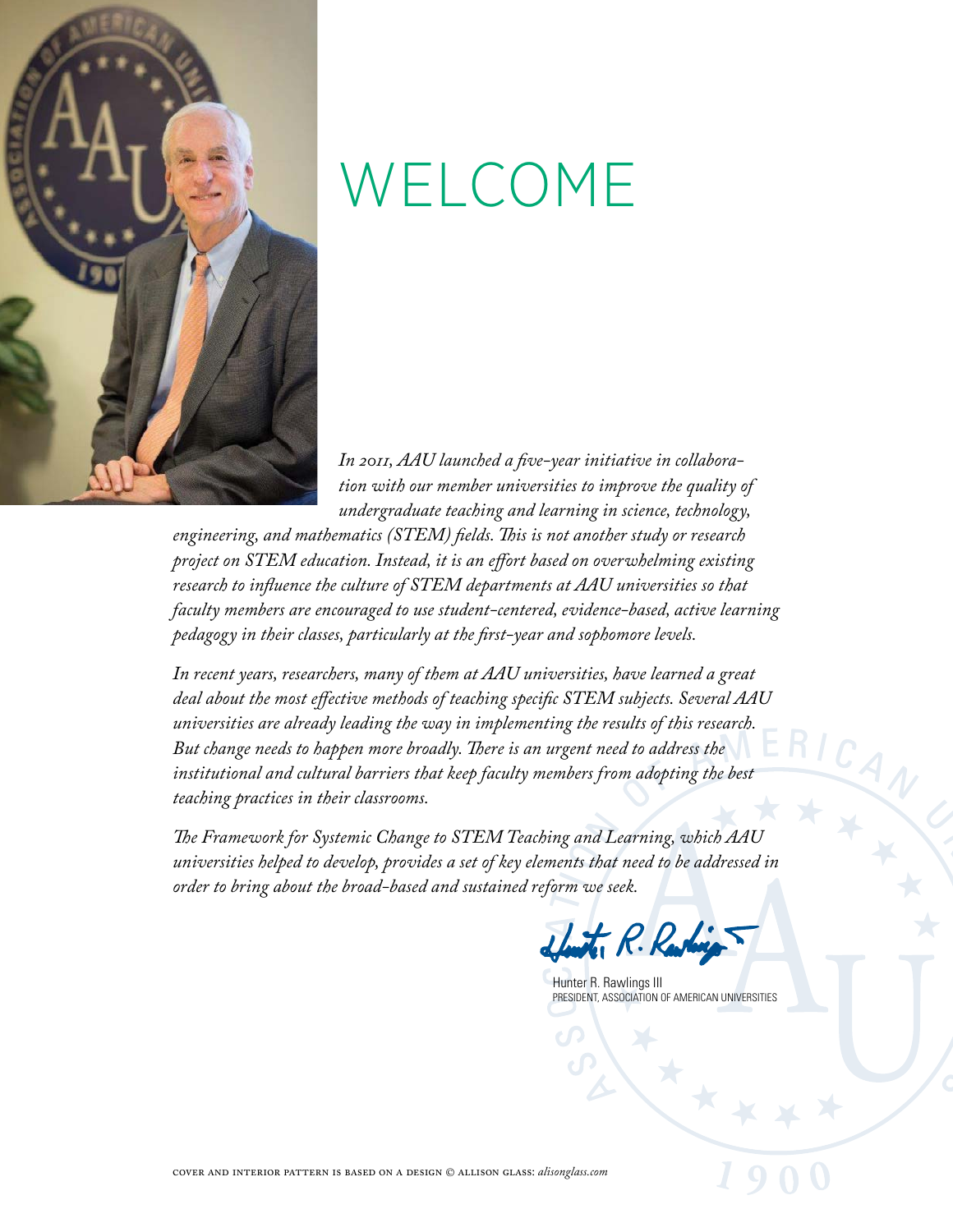## INTRODUCTION

### The need for improving teaching of undergraduate STEM fields has received increased attention and taken on new urgency in recent years.

We have begun to see a shift to a much more coordinated vision and effort to improve undergraduate teaching in STEM fields across and within relevant organizations and actors. This shift has been driven in part by new scholarship on teaching and learning which has led to the development of techniques that are more engaging and more effective at helping students learn than the long-established model of the expert lecturer transmitting knowledge. These practices are well documented by the National Research Council report *Discipline-Based Education Research: Understanding and Improving Learning in Undergraduate Science and Engineering.*1 At the same time, the shift has been further facilitated by recent high-level reports—e.g. The President's Council of Advisors on Science and Technology "Engaged to Excel" (PCAST) and Vision and Change in Undergraduate Biology Education: A Call to Action reports—that have identified deficiencies and potential solutions in STEM instructional practices and in institutional policies.2

Despite abundant demonstrations of effectiveness, student-centered, evidence-based teaching practices have not become the norm for introductory undergraduate STEM education courses. The reasons for this are complex and multifaceted, including deeply seated customs, faculty rewards structures, time and resources, the competitive pressures to stay productive in research, as well as the need to prepare and get faculty to use these new approaches and for students to accept them. At this time there is no common model that supports institutions, faculty members, and students in shifting to evidence-based practices for teaching and learning.

In 2011, AAU launched an Undergraduate STEM Education Initiative with member universities to improve STEM teaching and learning. The initiative is aimed at influencing the culture of STEM departments so faculty use sustainable, student-centered, evidencebased, active learning pedagogy in their classes, particularly at the first-year and sophomore levels.4 **As a key component of the initiative, AAU has developed a framework that can guide institutional commitment to encourage and support teaching practices that are more effective in engaging students in STEM education and in helping students learn.** 

1 National Research Council. *Discipline-Based Education Research: Understanding and Improving Learning in Undergraduate Science and Engineering*. Washington, DC: The National Academies Press, 2012. *www.nap.edu/catalog.php?record\_id=13362*

2 2012 President's Council of Advisors on Science and Technology (PCAST) report "Engage to Excel: Producing One Million Additional College

Graduates With Degrees In Science, Technology, Engineering, And Mathematics." *www.whitehouse. gov/sites/default/files/microsites/ostp/pcast-engage-toexcel-final\_feb.pdf*

 American Association for the Advancement of Science, 2011. Vision and Change in Undergraduate Biology Education: A Call to Action. *visionandchange.org/files/2011/03/*

*Revised-Vision-and-Change-Final-Report.pdf* AAU Undergraduate STEM Education Initiative http://www.aau.edu/policy/article.aspx?id=12588

4 AAU Undergraduate STEM Education Initiative *www.aau.edu/policy/article.aspx?id=12588*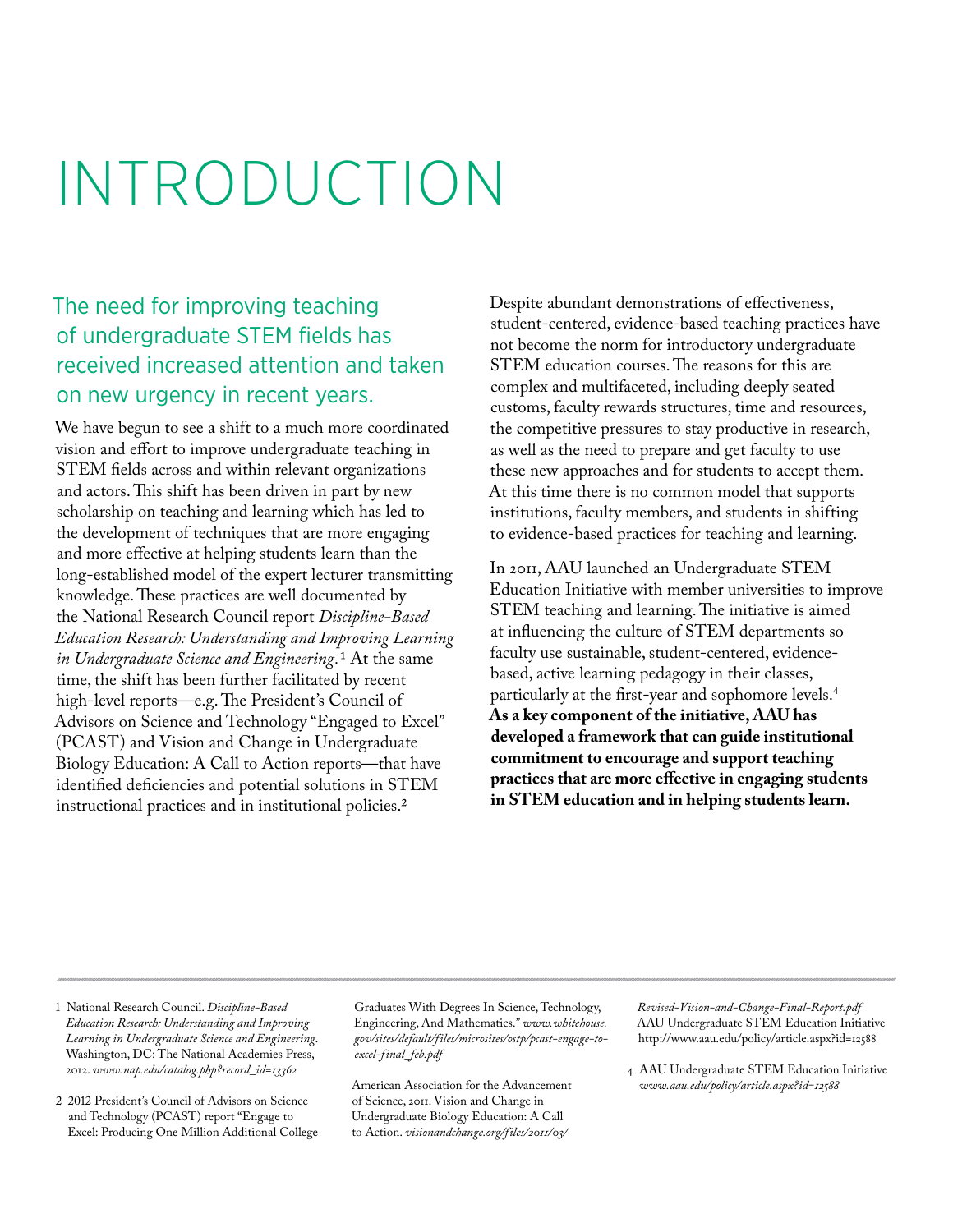The framework provides a set of key institutional elements that need to be addressed in order to bring about sustainable change. Different strategies will almost certainly be used to achieve improvement in STEM teaching and learning at different institutions, reflecting the engagement and creativity of each campus community. To complement the framework, AAU will establish a parallel resource guide with a rich set of examples, informational resources, and model practices that institutions can use to achieve change within their local context.

The framework and its associated resources are intended to be useful to the various individuals and organizations who work together to improve undergraduate STEM teaching and learning.

**FACULTY MEMBERS** can use the framework to assess their level of engagement with evidence-based teaching techniques, and to get ideas for how to improve their teaching.

**DEPARTMENT CHAIRS** can use the framework to understand how faculty are using evidence-based teaching, to identify strengths and shortcomings, and to help incorporate evidence-based pedagogy in the evaluation of faculty teaching.

**COLLEGE AND UNIVERSITY ADMINISTRATORS** can

use the framework to determine how broadly evidencebased teaching techniques are being used throughout the institution and to establish institutional policy and practices to actively support a culture of evidence-based teaching.

**INSTITUTIONS** can demonstrate to policymakers and the public that they are using evidence-based techniques, and can engage in institutional research to understand and demonstrate the relationships between these techniques and learning, retention, completion, and other student outcomes.

AAU has developed a framework that can guide institutional commitment to using teaching practices shown by research to be effective in STEM education.

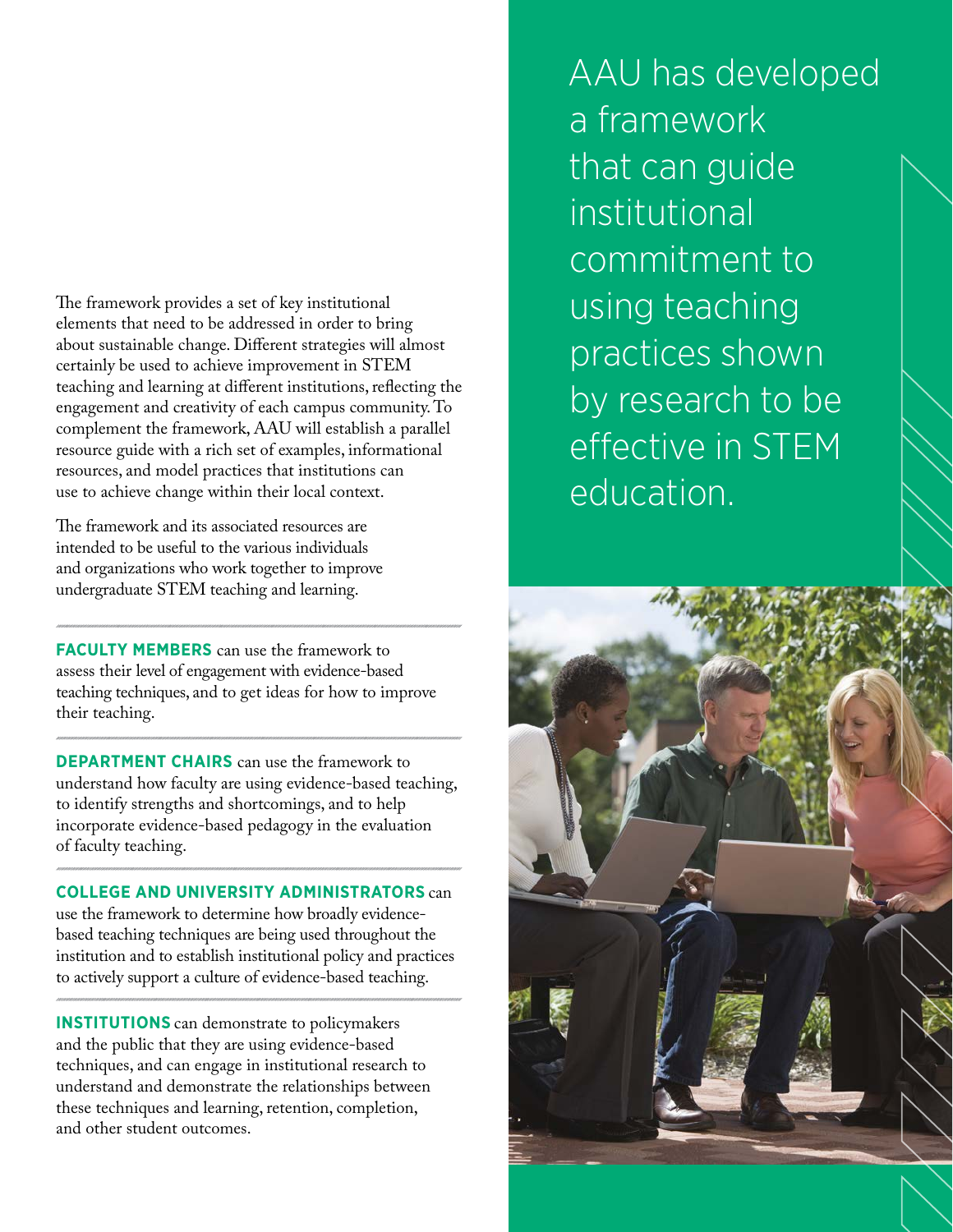

### FRAMEWORK FOR SYSTEMIC CHANGE IN UNDERGRADUATE STEM TEACHING AND LEARNING

The Framework for Systemic Change in Undergraduate STEM Teaching and Learning is designed to facilitate change in undergraduate STEM education. This requires identifying the key levels, agents, and mechanism of change, as well as models for sustaining it. The core of AAU's framework is pedagogy, the practices used by faculty members to teach students and guide and support their learning. But to successfully enact and institutionalize the use of evidence-based teaching techniques, two layers around this pedagogical core are necessary; scaffolding, or support, for both faculty and students, and larger cultural change to facilitate changing teaching practices.

Key elements of the AAU framework are described below, organized around these three layers:

- › [PEDAGOGICAL PRACTICES](#page-6-0)
- › [SCAFFOLDING](#page-7-0)
- › [CULTURAL CHANGE](#page-8-0)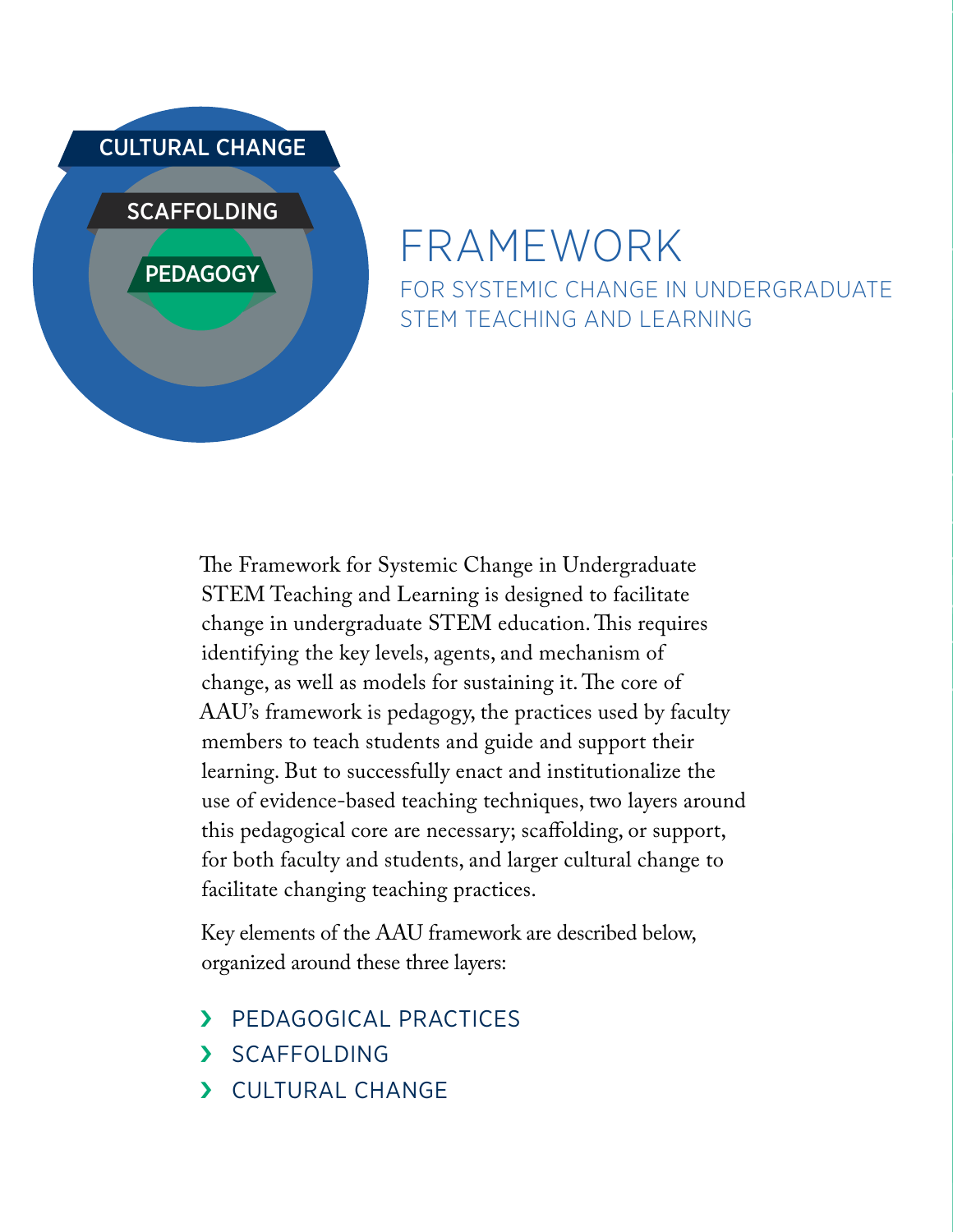<span id="page-6-0"></span>Pedagogy refers to the method and practice of teaching. Much, but certainly not all, of pedagogy occurs in the classroom, and the main actors in changing pedagogical practices are faculty and students. "Faculty" here includes all those who teach classes, be they tenure-track faculty members, non-tenure-track instructors and

lecturers, teaching postdocs, graduate students, and undergraduate learning assistants. Students also play an essential role by taking responsibility for their learning. When pedagogy is most successful, faculty and students work in partnership toward the shared goal of learning. Enabling successful pedagogy includes the following elements.

## PEDAGOGY

#### ARTICULATED LEARNING GOALS

- > Develop shared learning goals and outcome measures
- > Consider learning at all levels. from individual courses through programs and degrees
- › Make learning goals explicit to the students and connect assignments to learning goals throughout the course

### EDUCATIONAL PRACTICES

- > Engage students as active participants in learning
- > Implement teaching practices proven by research to be effective in STEM education (e.g. evidence-based teaching, scientific teaching)<sup>5</sup>
- > Use data on student learning to refine practice
- > Use scenarios and real-world examples
- > Use technologies effectively

### ASSESSMENTS

- > Develop and utilize instructor-independent tools to assess student learning
- > Teach for, and measure, long-term retention
- > Use assessment instruments (and research on assessments) for commonly-cited outcomes that are hard to assess, like "scientific" thinking or problem solving skills

### ACCESS

- › Ensure that STEM courses are inclusive of all students
- > Implement practices known to enhance students' self-efficacy

<sup>5</sup> Handelsman, J., Ebert-May, D., Beichner, R., Bruns, P., Chang, A., DeHaan, R., Gentile, J., Lauffer, S., Stewart, J., Tilghman, S.M., and Wood, W.B. (2004). Policy forum: scientific teaching. Science 304, 521–522. Available at *www.bioquest.org/science\_vol304\_pgs521\_522.pdf*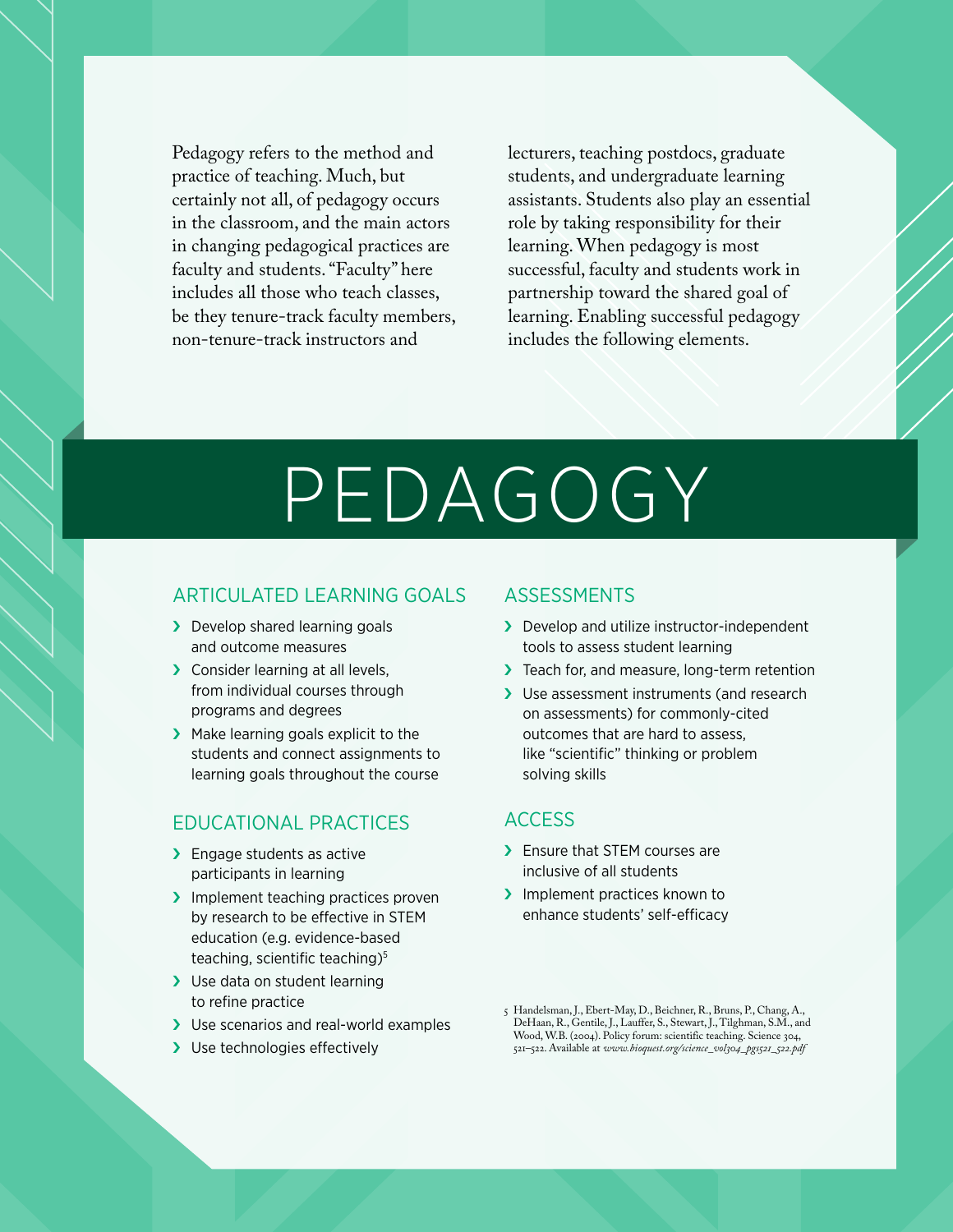<span id="page-7-0"></span>The notion of scaffolding refers to the supports, including a sense of community, necessary to first incubate and then sustain evidence-based teaching. Successful implementation of these practices requires more than simply exposing faculty members to such methods and then expecting them to change their behavior inside the classroom. A transition to evidencebased teaching methods is not a single event, after which no further learning or modification of practices is necessary. Department chairs have a critical role to play in ensuring that faculty members are supported in their efforts to first learn and then master different evidence-based teaching techniques.

Scaffolding support of this nature is critical not only for tenure-track faculty but also for contingent faculty and future faculty (i.e. graduate teaching assistants). Students, too, need reinforcement outside the classroom and a variety of different kinds of programs may complement their classroom experiences. However, in order to encourage the use of effective instructional practices inside the classroom the scaffolding elements that focus on faculty are necessary. Between the departmental and the institutional level, structures like those below provide faculty with the necessary resources to engage in evidence-based teaching practices.

# SCAFFOLDING

### PROVIDE FACULTY PROFESSIONAL DEVELOPMENT

- › Develop faculty awareness of the research bases and underpinnings of proven and effective approaches to teaching so that they can adapt/modify/ contextualize them to their local contexts
- > Teach future and junior faculty members how to teach
- › Develop communities of practice

### PROVIDE FACULTY WITH EASILY ACCESSIBLE RESOURCES

of learning tools and technology

### COLLECT & SHARE DATA ON PROGRAM PERFORMANCE and use it to strengthen programs

- > Assess student retention in the major
- › Measure achievement gaps between various segments of student body and assess the impact of interventions on the gaps
- > Ensure data is disseminated at all levels, institution-wide, department and individual faculty member

### ALIGN FUTURE FACILITIES

PLANNING with modern instructional approaches, and consider the reconfiguration and reallocation of current spaces as resources and space permit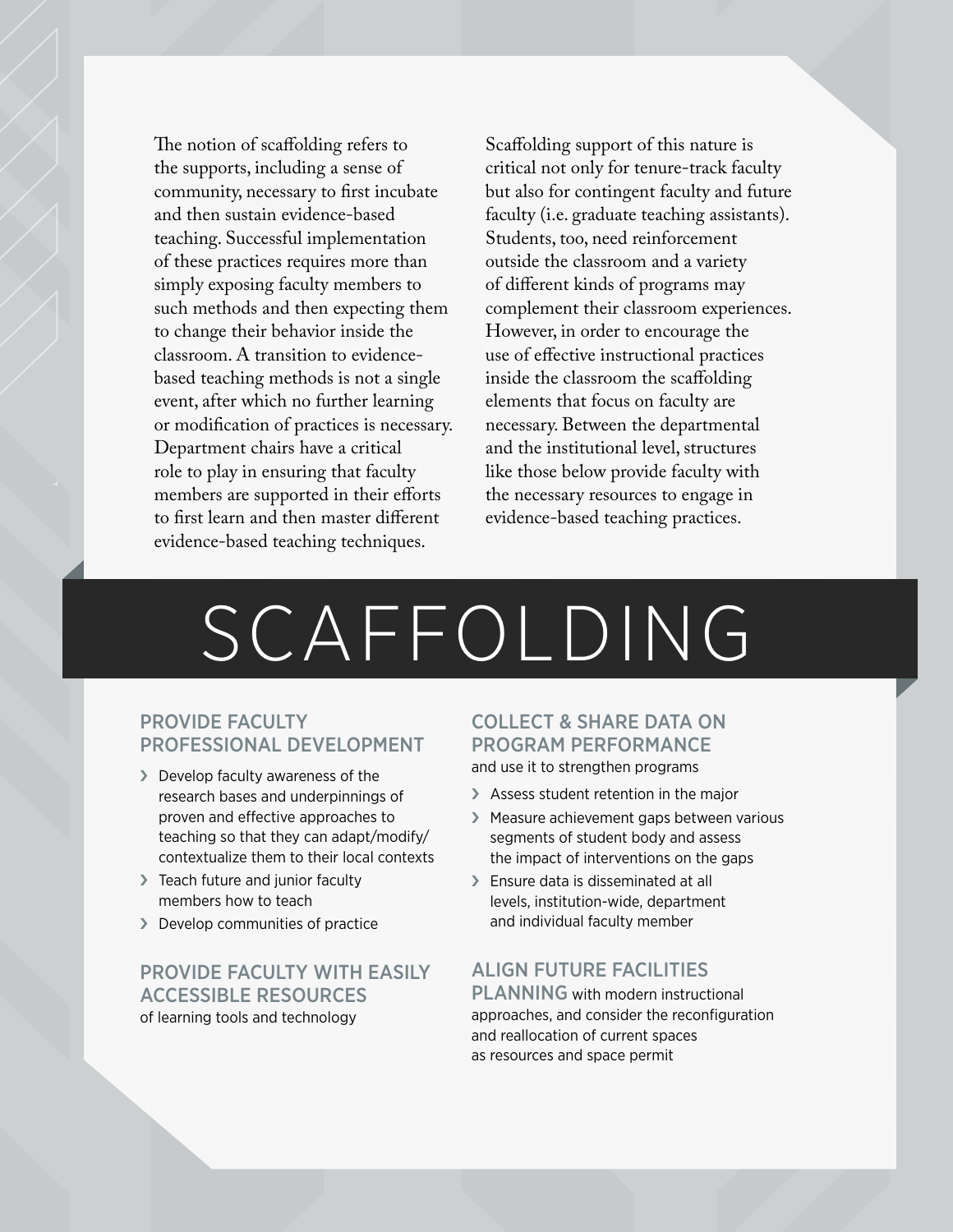<span id="page-8-0"></span>Sustainable change requires cultural change, and faculty members live in at least two cultures: an institutional culture and a disciplinary culture.6 Leaders at all levels of an institution including departments and other

units, federal and industry funders and partners, and scientific societies must facilitate cultural changes like those below to encourage faculty to adopt new teaching methods and continually hone and improve their techniques.

# CULTURAL CHANGE

### LEADERSHIP COMMITMENT

- > President and Provost make a public leadership commitment to the importance of evidence-based, student centered teaching
- > Faculty distinguished in their disciplines communicate the importance of this commitment
- > All levels of leadership recognize and address the factors that influence whether faculty members implement evidencebased teaching techniques

### ESTABLISH STRONG MEASURES OF TEACHING EXCELLENCE

- › Develop measures of departmental/ college commitment to evidencebased teaching, and establish university expectations for this commitment
- > Adopt robustly developed measures of teaching effectiveness, beyond student ratings
- > Assure that during the hiring process there is evidence of substantial promise for teaching effectiveness

### ALIGN INCENTIVES WITH THE EXPECTATION OF TEACHING EXCELLENCE

- > Assure that strong measures of teaching excellence are part of tenure and promotion criteria and the decision-making process
- > Assure that local leadership in teaching reform, and refereed publications and grant support related to evidence-based teaching, are counted substantially in merit adjustments to salary, and in promotion and tenure review
- > Reward good teaching, at all levelsinstitution, college, department and across all populations—senior faculty, junior faculty, contingent faculty, graduate assistants, and teaching assistants
- > Encourage faculty efforts to influence their professional societies to provide leadership in education, and reward such efforts as appropriate service to the discipline

<sup>6</sup> Manduca, C.A. (2008, October). Working with the discipline: *Developing a supportive environment for education*. Paper presented at the National Research Council's Workshop Linking Evidence to Promising Practices in STEM Undergraduate Education, Washington, DC. Available at *www7.nationalacademies.org/bose/Manduca\_ CommissionedPaper.pdf*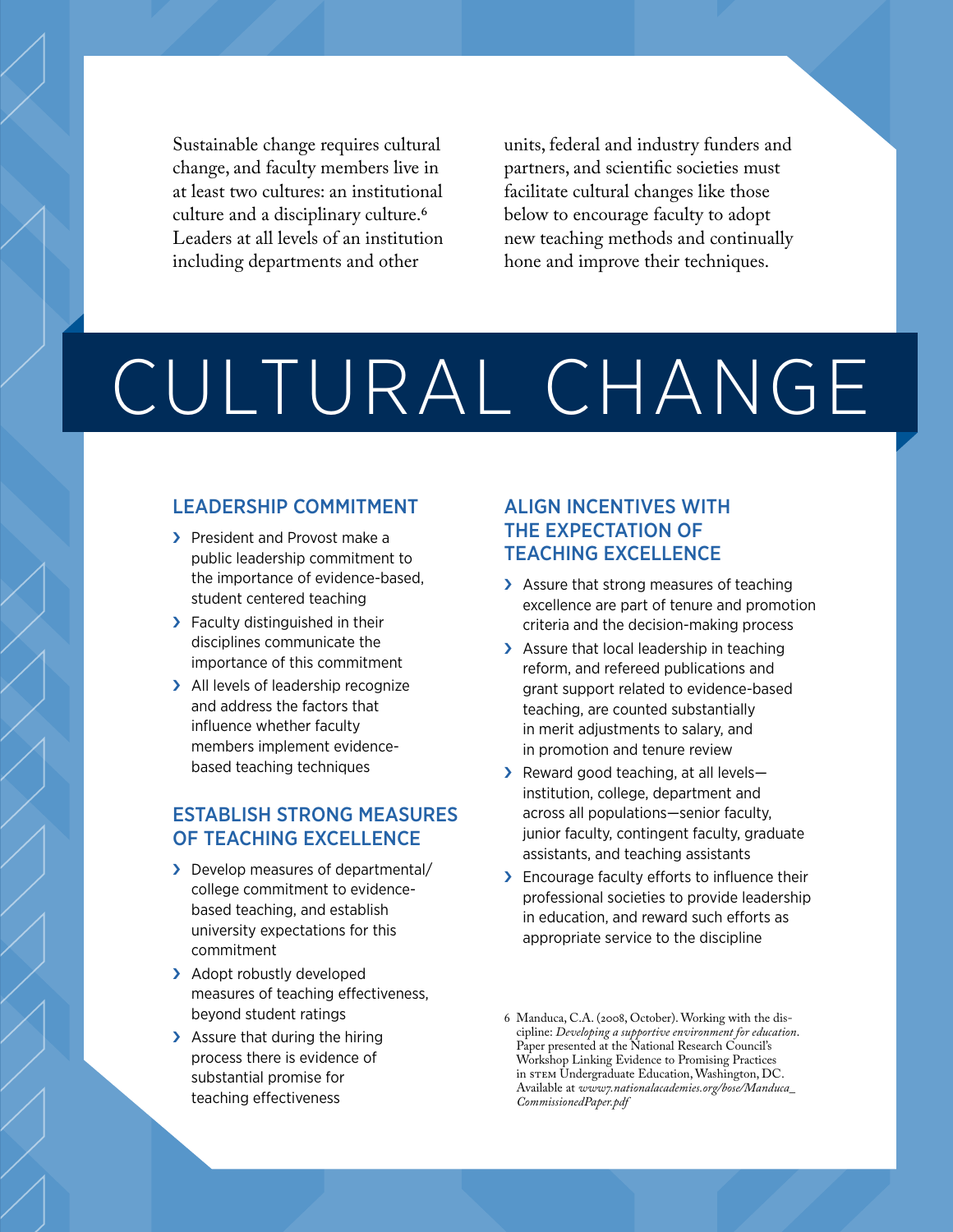

Beyond articulating the key elements listed above, all of which are at some level essential to a changed culture in which routine practices for teaching and learning align with what is known about how students learn, **the framework includes an online interactive tool that showcases innovative institutional efforts** that are already being conducted by universities to implement elements of the framework.

Within each of the three layers of the framework, these expanded set of examples serve as resources to assist institutions in moving from existing practices to those called for within the framework. Mechanisms, or models, for enacting the framework's recommended elements will evolve over the course of the project drawing from established models of practice occurring at AAU member intuitions, the AAU STEM Project Sites, and partner organizations. These models will provide resources for the broader AAU membership and other institutions engaged in STEM educational transformation.

We envision the framework as a living resource that is responsive to the AAU membership needs and contributions and to ongoing changes in understanding of STEM teaching and learning.

Visit **[www.aau.edu/STEM](http://www.aau.edu/STEM)** for a set of innovative institutional efforts mapped to elements of the framework. As institutions move to improve their usage of evidence-based teaching practices, AAU hopes these examples will serve as a resource for all colleges and universities working to improve undergraduate teaching and learning in STEM.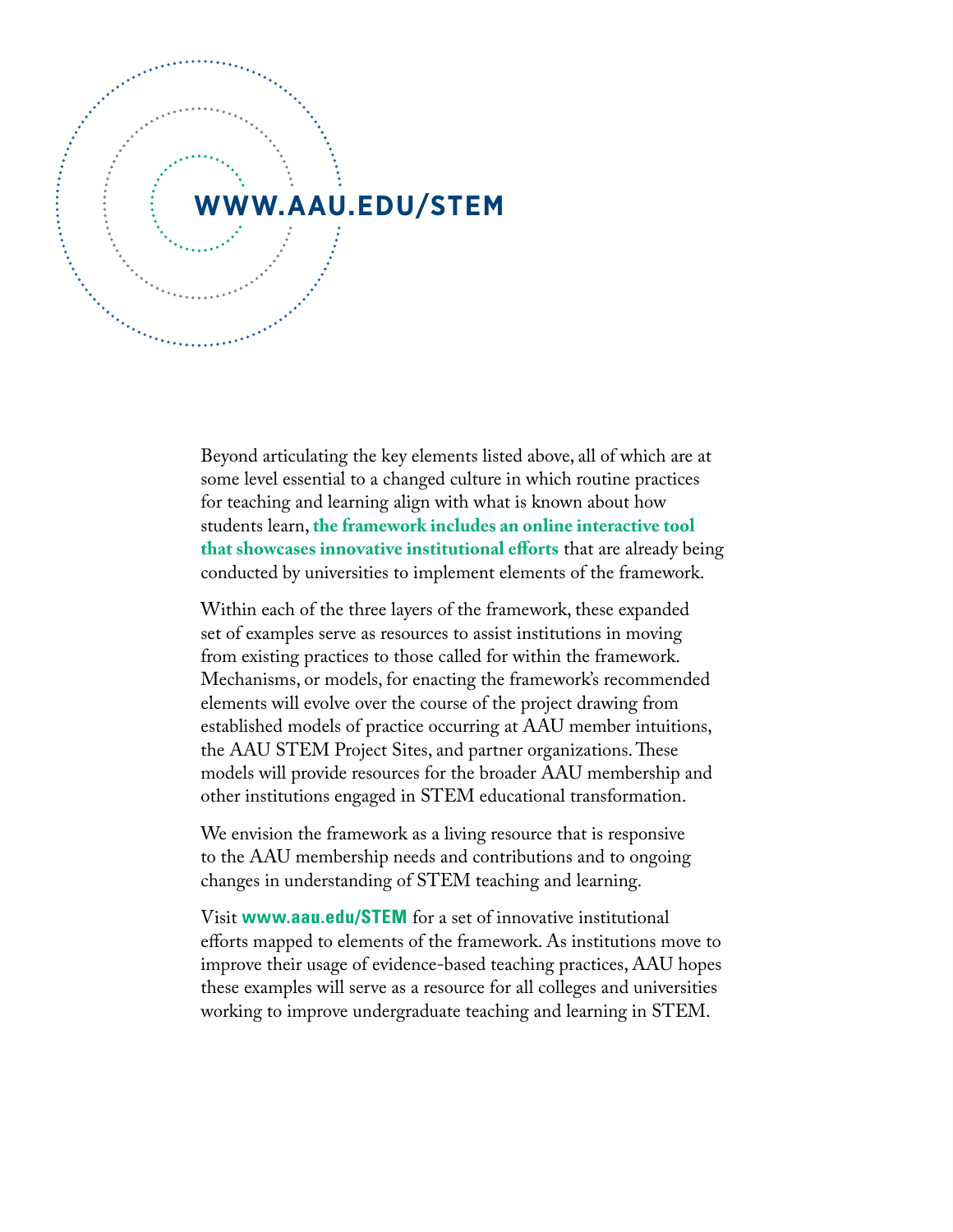### **STEM ADVISORY COMMITTEE**

AAU assembled an advisory committee composed of experts in undergraduate STEM teaching and learning. The advisory committee assists AAU in developing and executing its initiative to achieve its goals. The following individuals serve on the advisory committee:

**Cynthia J. Atman,** *Director*, Center for the Advancement of Engineering Education and Professor, Human Centered Design and Engineering, University of Washington

**Jim Borgford-Parnell,** *Assistant Director*, Center for Engineering Teaching and Learning, University of Washington

**David M. Bressoud,** *DeWitt Wallace Professor of Mathematics*, Macalester College

**Peter J. Bruns,** P*rofessor of Genetics Emeritus*, Cornell University and Vice President for Grants and Special Programs (retired), Howard Hughes Medical Institute (HHMI)

**Linda Columbus,** *Associate Professor of Chemistry,* Department of Chemistry, University of Virginia

**Edward J. Coyle,** *Arbutus Chair and Director* of the Arbutus Center for the Integration of Research Education, Georgia Institute of Technology

**James S. Fairweather,** *Professo*r, Higher, Adult and Lifelong Education, Michigan State University

**Noah Finkelstein,** *Associate Professor of Physics Education Research*, Department of Physics, University of Colorado at Boulder

**S. James Gates, Jr.,** *John S. Toll Professor of Physics and Director*, Center for String and Particle Theory, University of Maryland, College Park



**Jo Handelsman,** *Howard Hughes Medical Institute* (HHMI) *Professor,* Frederick Phineas Rose Professor of Molecular, Cellular and Developmental Biology, Yale University

**Sylvia Hurtado,** *Professor and Director* of the Higher Education Research Institute (HERI), Graduate School of Education and Information Sciences, University of California, Los Angeles

**Kathy Mann Koepke,** *Director of Mathematics and Science Cognition and Learning*, National Institutes of Health (NIH)

**G. Peter Lepage,** *Professor of Physics*, Cornell University

**Haynes R. Miller,** *Professor of Mathematics and Associate Department Head*, Department of Mathematics, Massachusetts Institute of Technology (MIT)

**Bassam Z. Shakhashiri,** P*rofessor of Chemistry,* William T. Evjue Distinguished Chair for the Wisconsin Idea, University of Wisconsin-Madison, and 2012 President, American Chemical Society

**Linda L. Slakey,** *Senior Advisor,* AAU Undergraduate STEM Education Initiative, and former Director, Division of Undergraduate Education, National Science Foundation (NSF)

**Candace Thille**, *Director of Open Learning Initiativ*e (OLI); *Assistant Professor* of Education; and *Senior Research Fellow*, Office of the Vice Provost for Online Learning, Stanford University

*A generous grant from The Leona M. and Harry B. Helmsley Charitable Trust supports AAU's Undergraduate STEM Education Initiative.*